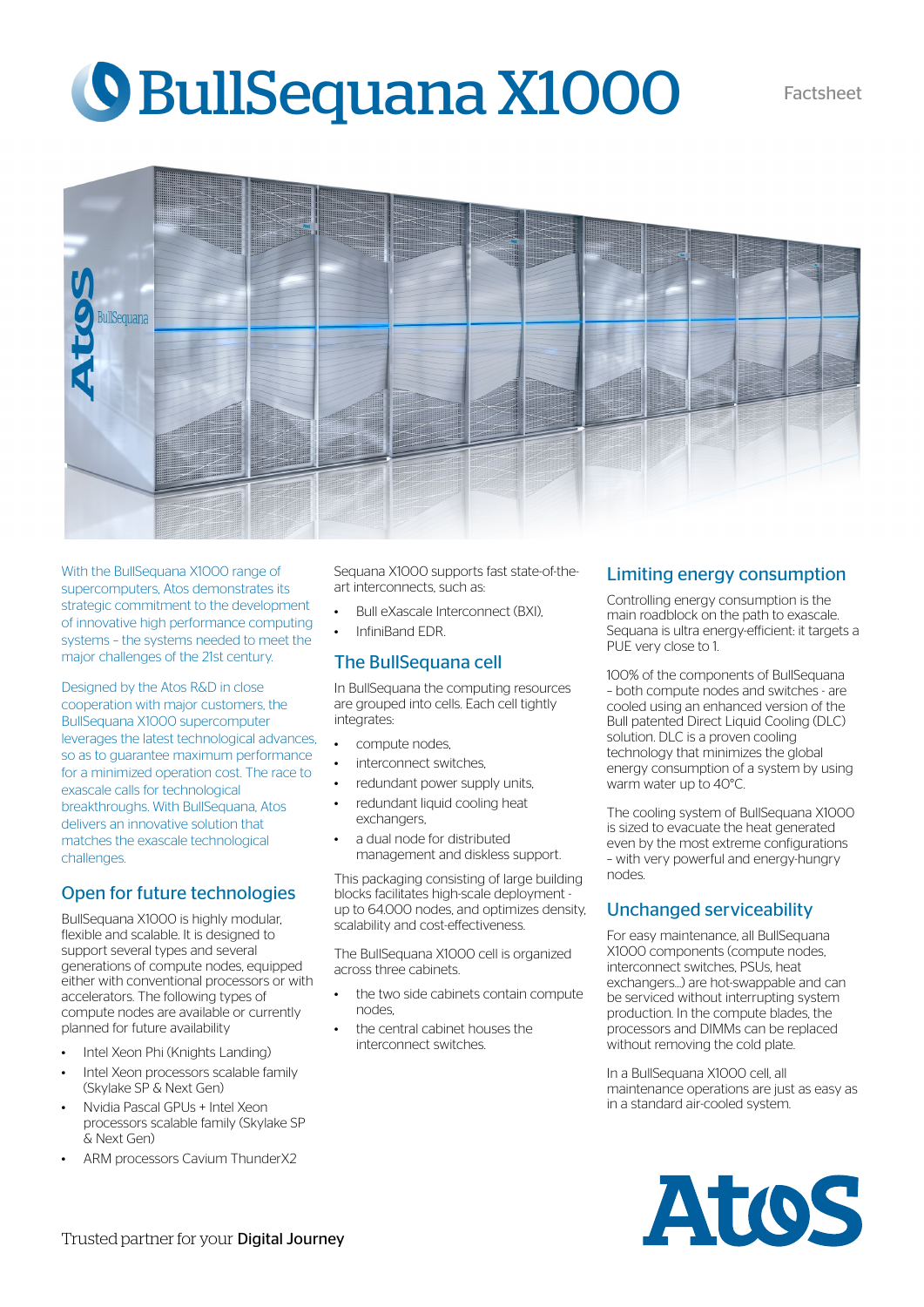## The BullSequana X1000 cell

| 44 444 444 44<br>90kW PSUs                                                                                                                                                                                                                                                                                                                                                                        |                                                                                                                                                                                                                                                                                                                                                                                                                                       | Management servers<br>9kW PSU (DLC technology)                                                                                                                                                                                                                                                                                    |  |  |  |
|---------------------------------------------------------------------------------------------------------------------------------------------------------------------------------------------------------------------------------------------------------------------------------------------------------------------------------------------------------------------------------------------------|---------------------------------------------------------------------------------------------------------------------------------------------------------------------------------------------------------------------------------------------------------------------------------------------------------------------------------------------------------------------------------------------------------------------------------------|-----------------------------------------------------------------------------------------------------------------------------------------------------------------------------------------------------------------------------------------------------------------------------------------------------------------------------------|--|--|--|
| Up to 48 Compute<br>0.4<br>$\bullet$<br>blades<br>$\bullet$<br>$\bullet$<br>$\bullet$<br>$\bullet$<br>$\bullet$<br>$\bullet$<br>$\bullet$<br>$\bullet$<br>$\bullet$<br>$\bullet$<br>$\bullet$<br>$\bullet$<br>$\bullet$<br>$\bullet$ $\bullet$<br>$\bullet$<br>25GB/s sideplane cables<br>$(NIC \leftrightarrow L1)$<br>2+1 Hydraulic Heat<br>Exchange chassis<br>(optional redundancy)           | $\sqrt{2}$<br>$\overline{10}$<br>$\mathbf{R}$<br>$\sim$<br>$\sim$<br>$\sim$                                                                                                                                                                                                                                                                                                                                                           | 25GB/s copper cable<br>$\bullet$ $\bullet$<br>midplane (L1 L2)<br>Ethernet Top/Leaf switches<br>for island management                                                                                                                                                                                                             |  |  |  |
| <b>Base compute</b><br>cabinet<br>There are two types of compute cabinets:<br>The base compute cabinet provides<br>liquid cooling to the compute blades it<br>houses and also to the switch cabinet.<br>The extension compute cabinet is<br>optional and has its own cooling sub-<br>system.<br>Three types of interfaces connect the<br>compute and switch cabinets together:<br>Compute cabinet | Switch<br>cabinet<br>Liquid interface with two flexible pipes<br>from Base compute cabinet hydraulic<br>chassis to switch cabinet manifolds.<br>Interconnect interface: each node is<br>connected through one or two<br>interconnect links, one per NIC.<br>Management interface for all<br>management controllers in the<br>compute cabinet (PMC, BMC, HMC):<br>one 1Gb/s Ethernet link per node plus 4                              | (behind midplane)<br><b>Extension compute</b><br>cabinet<br>sidebands signals for platform<br>management.<br>The compute nodes are connected to the<br>switch cabinet (L1 switches) via 12 copper<br>cable octopuses named:<br>Sideplane Octopus Double for 2 NICs<br>per node,<br>Sideplane Octopus Single for 1 NIC per<br>node |  |  |  |
| Each BullSequana X1000 compute cabinet<br>houses up to 48 horizontal compute<br>blades, with the associated power modules<br>at the top of the cabinet and the redundant<br>hydraulic modules for cooling at the<br>bottom of the cabinet.                                                                                                                                                        | 24 blades are mounted on the front side of<br>the cabinet, while the 24 other blades are<br>mounted on the rear side.<br>Each 1U blade contains three compute<br>nodes, except for GPU-based blades which<br>contain one node.                                                                                                                                                                                                        | Each cell can therefore contain up to:<br>288 Intel nodes (single-socket Xeon Phi<br>OR dual-socket Xeon)<br>96 dual-socket Intel Xeon nodes with<br>384 Nvidia Pascal GPUs<br>288 ARM nodes (dual-socket Cavium)                                                                                                                 |  |  |  |
| Dimensions / Weight                                                                                                                                                                                                                                                                                                                                                                               | Mounting Capacity: 42U - Size (HxWxD) without UCM: 2020x750x1270 mm - With UCM (max): 2400x750x1270 mm<br>Weight without compute blade: 1000 kg - Packing weight (without compute blade, with pallet):1110 kg<br>Total weight of cabinet on slab floor (fully equipped): 2200 Kg (2300Kg with UCM)                                                                                                                                    |                                                                                                                                                                                                                                                                                                                                   |  |  |  |
| <b>Compute Power Group</b>                                                                                                                                                                                                                                                                                                                                                                        | 7.5 U form factor at the top of the cabinet<br>Up to $4 \times 15$ kW air cooling PSU shelves at the front of the cabinet with at PSU level (N+X)<br>Up to $4 \times 15$ kW air cooling PSU shelves at the rear of the cabinet with at PSU level (N+X)<br>1 Power Management Controller Module<br>2 x2 64A tri-phased 400V AC EU input power lines or 2 x4) 64A tri-phased 600V AC US input power lines<br>acity Modulo chaccic cuppo |                                                                                                                                                                                                                                                                                                                                   |  |  |  |

of a 2 or 3 phases AC power outage Ready to support liquid cooling PSU shelf in Q3 2017 (FCS TBC).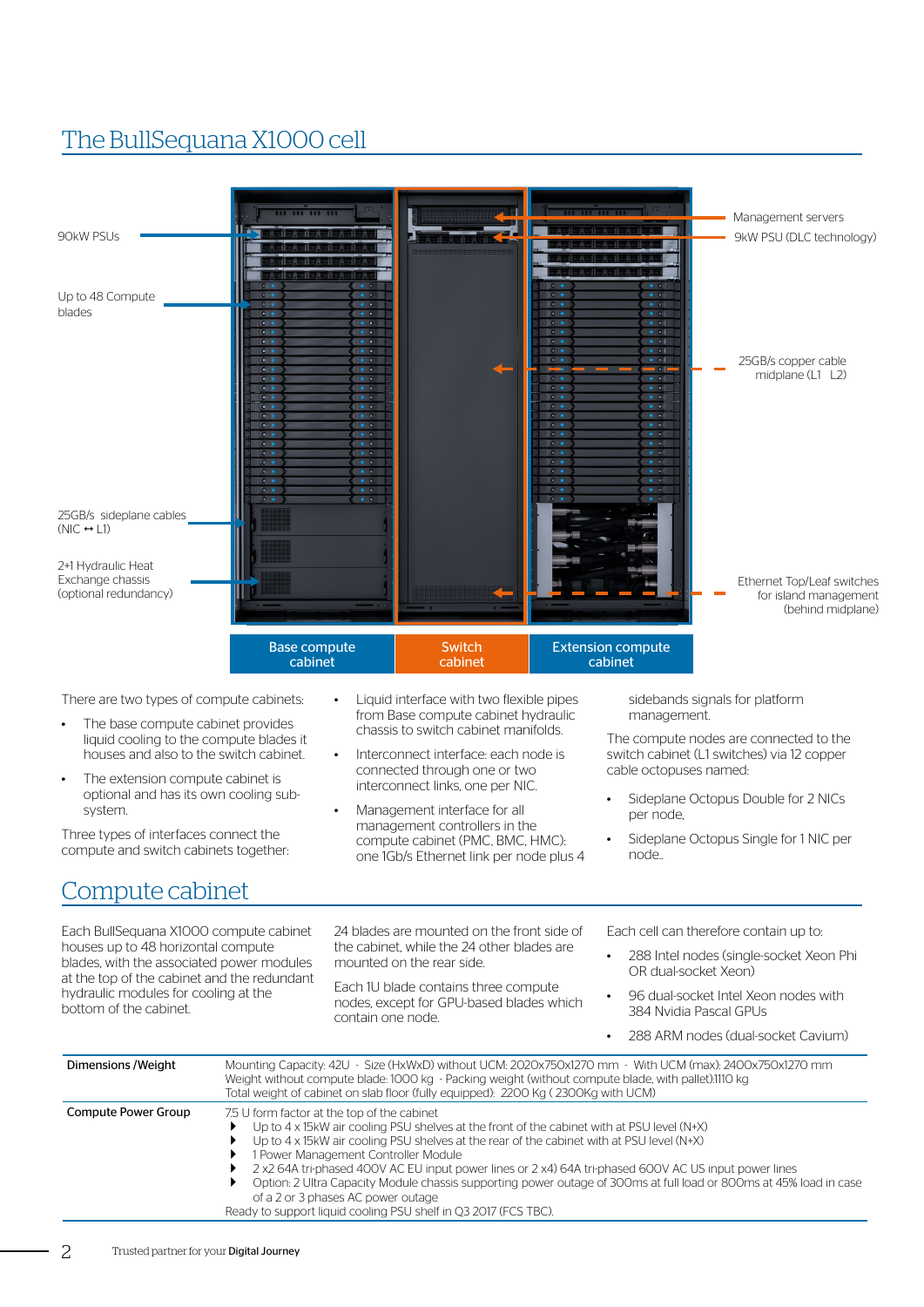| Cooling sub-system                               | 3 Hydraulic chassis (HYCs) at the bottom of the cabinet<br>The primary manifold system connects the customer loop to HYCs primary water inlets<br>The secondary manifold system connects HYCs outlets to each blade in the compute cabinet<br>The manifolds of Base compute cabinet provide input / output pipes for the liquid cooling of the switch cabinet   |
|--------------------------------------------------|-----------------------------------------------------------------------------------------------------------------------------------------------------------------------------------------------------------------------------------------------------------------------------------------------------------------------------------------------------------------|
| Interconnect between<br>compute & switch cabinet | Connection between compute node and L1 switch via 12 copper cable octopuses<br>Interconnect interface: each node is connected with one or two interconnects links, one per NIC<br>Management interface for all management controllers in compute cabinet (PMC, BMC, HMC): one 1Gb/s Ethernet link per<br>node plus 4 sidebands signals for platform management. |
| Regulatory compliance                            | Safety (EC, IEC, UL, CSA certifications); Electromagnetic Compatibility (EC, FCC, ICES-03, VCCI certifications), Environment<br>(RoHS II & WEEE directives, REACH regulation)                                                                                                                                                                                   |
| Warranty                                         | Standard warranty: 1 year - Extended Warranty: consult us                                                                                                                                                                                                                                                                                                       |

## Switch cabinet